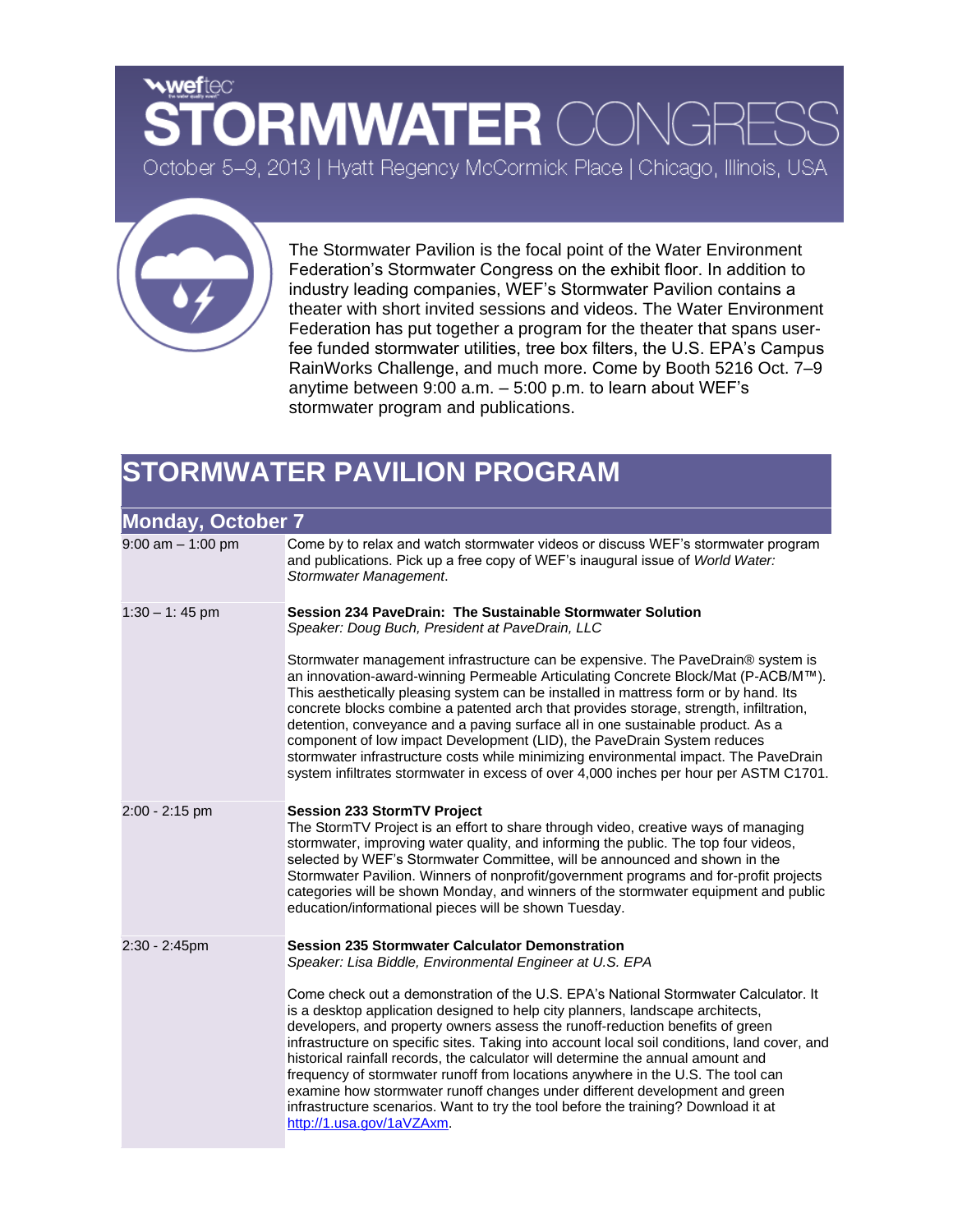| $3:00 - 3:15$ pm          | <b>Session 236 User-Fee Funded Stormwater Utilities</b><br>Speaker: Laurens van der Tak, Vice President at CH2M HILL                                                                                                                                                                                                                                                                                                                                                                                                                                                                                                                                                                                                                                                  |
|---------------------------|-----------------------------------------------------------------------------------------------------------------------------------------------------------------------------------------------------------------------------------------------------------------------------------------------------------------------------------------------------------------------------------------------------------------------------------------------------------------------------------------------------------------------------------------------------------------------------------------------------------------------------------------------------------------------------------------------------------------------------------------------------------------------|
|                           | User-fee funded stormwater utilities are increasing in number and offer one way to pay<br>for the rising costs of stormwater management in communities across the U.S.<br>Changing requirements for stormwater programs have increased the need for<br>stormwater utilities, and 20 years of industry insight have improved both stormwater<br>utility management and the way utilities manages stormwater. In this presentation,<br>Laurens van der Tak will discuss WEF's soon to be released update to the 1994<br>manual on user-fee funded stormwater utilities, including lessons learned and best<br>practices for developing stormwater fee programs, such as using advanced billing<br>systems based on GIS and developing creative credit programs.         |
| $3:30 - 4:30$ pm          | <b>Session 237 Campus RainWorks Challenge</b><br>Speaker: TBA and Lisa Biddle, Environmental Engineer at U.S. EPA                                                                                                                                                                                                                                                                                                                                                                                                                                                                                                                                                                                                                                                     |
|                           | This past year, the U.S. EPA hosted its first-ever Campus RainWorks Challenge, an<br>innovative green infrastructure design competition for students. More than 200 student<br>teams participated, representing 42 states. Winning teams hailed from the Illinois<br>Institute of Technology, University of Florida, Missouri University of Science and<br>Technology, and the University of Arizona. The student designs proposed<br>transformative additions to the campus landscape to reduce stormwater impacts while<br>educating students about the movement of water through the urban environment. Hear<br>more about both this and next year's competition from U.S. EPA officials, and learn<br>more about the winning designs from participating students. |
| 5:00pm - 6:00pm           | <b>Networking Reception</b>                                                                                                                                                                                                                                                                                                                                                                                                                                                                                                                                                                                                                                                                                                                                           |
| <b>Tuesday, October 8</b> |                                                                                                                                                                                                                                                                                                                                                                                                                                                                                                                                                                                                                                                                                                                                                                       |
| $9:00 - 9:15$ am          | <b>Session 322 Stormwater Mobile Session</b><br>Moderator: TBD<br>WEF has developed a new way to learn at WEFTEC that blends technical<br>programming with the exhibition experience. During the stormwater mobile session,<br>attendees will convene in the Stormwater Pavilion for a short discussion, and then<br>depart to visit a variety of stormwater exhibitors. Vendors offer technical presentations<br>and hands-on learning opportunities.                                                                                                                                                                                                                                                                                                                |
| $9:30 - 9:45$ am          | Session 337 The Importance of Characterizing Particle Size in Stormwater<br><b>Management Studies</b><br>Speakers: Mike Stenstrom, Distinguished Professor at the University of California                                                                                                                                                                                                                                                                                                                                                                                                                                                                                                                                                                            |
|                           | Mike Stenstrom has served as Editor-in-Chief for WEF's premier international research<br>journal, Water Environment Research. He is also a distinguished professor in the Civil<br>and Environmental Engineering Department at the University of California. He will<br>speak on his research findings, including a discussion on metals in highway runoff as<br>well as particle characterization in stormwater runoff. Dr. Stenstrom will also discuss his<br>experience working on Water Environment Research. Find copies of the latest issue of<br>Water Environment Research, which focuses on stormwater, in the Stormwater<br>Pavilion.                                                                                                                       |
| $10:00 - 10:15$ am        | Session 333 Retrofitting Urban Streets to Green Streets: Lessons Learned Using<br>Planter Systems in the Public Right-of-Way<br>Speakers: Will Harris, Western Regional Engineer at KriStar Enterprises, Inc.                                                                                                                                                                                                                                                                                                                                                                                                                                                                                                                                                         |
|                           | Stormwater planter boxes and tree box filters are a sustainable stormwater control<br>design option for use in "green street" and roadway improvement projects. In high-<br>density areas, there is typically little space for these devices due to existing<br>infrastructure and underground utilities. This presentation covers various alternative<br>space-saving solutions and options. Find out what the difference is between large<br>stormwater planter box systems and smaller, more compact versions. Also learn about<br>maintenance as well as details on cost, design, components and installation.                                                                                                                                                    |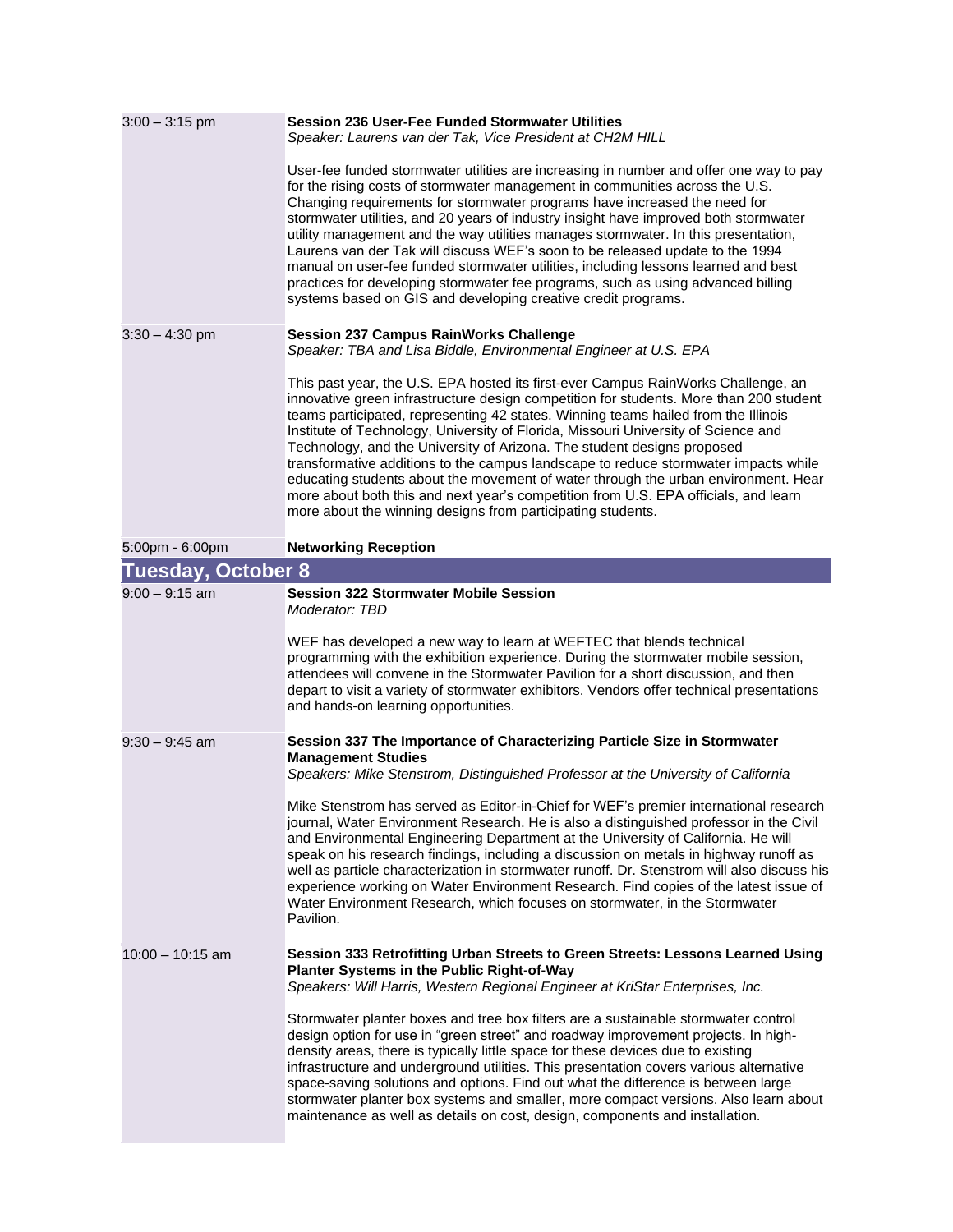| $10:30 - 10:50$ am | Session 334 Atlanta Rainwater Harvesting System Utilizes UV Pure Upstream<br>Speakers: Grant Thornley, UV Pure Technologies                                                                                                                                                                                                                                                                                                                                                                                                                                                                                                                                                                                                                                                                                                    |
|--------------------|--------------------------------------------------------------------------------------------------------------------------------------------------------------------------------------------------------------------------------------------------------------------------------------------------------------------------------------------------------------------------------------------------------------------------------------------------------------------------------------------------------------------------------------------------------------------------------------------------------------------------------------------------------------------------------------------------------------------------------------------------------------------------------------------------------------------------------|
|                    | Therell High School is the first school with a rainwater harvesting system in Atlanta. It is<br>using UV Pure Upstream to eliminate any harmful organisms in the water. The project<br>objective was to reduce potable water used for flushing toilets by 50% to meet LEED<br>standards. Presenters will discuss how RainHarvest performed a demand and supply<br>analysis. They will also delve into project challenges, such as sizing the UV sterilizer,<br>sediment filtration and day tank, as well as solutions and results.                                                                                                                                                                                                                                                                                             |
| $11:00 - 11:15$ am | Session 335 Highlights from WERF Stormwater Research and Future<br><b>Opportunities</b>                                                                                                                                                                                                                                                                                                                                                                                                                                                                                                                                                                                                                                                                                                                                        |
|                    | Speaker: Jeff Moeller, P.E., Director of Water Technologies at the Water Environment<br><b>Research Foundation</b>                                                                                                                                                                                                                                                                                                                                                                                                                                                                                                                                                                                                                                                                                                             |
|                    | Selecting the appropriate best management practice (BMP) hinges on a variety of<br>factors, including environmental factors, site constraints, pollutant removal efficiencies,<br>maintenance, and cost. The Water Environment Research Foundation is helping to<br>improve BMP selection by advancing the stormwater sector's understanding of BMP<br>performance. Ongoing research is providing guidance on selecting and designing<br>BMPs for receiving water protection. Additionally, WERF is looking at how to integrate<br>green infrastructure into urban development, not only from a technical perspective, but<br>through management and incentive programs as well. WERF also manages the<br>international stormwater BMP database along with a similar database under<br>development for agricultural practices. |
| $11:30 - 11:45$ am | Session 336 Green Infrastructure Implementation<br>Speaker: Carol Hufnagel, National Wet Weather Practice Leader at Tetra Tech                                                                                                                                                                                                                                                                                                                                                                                                                                                                                                                                                                                                                                                                                                 |
|                    | As the benefits of green infrastructure are becoming better understood, more<br>communities are interested in moving forward on implementation programs. But just<br>how do we go about making green infrastructure our standard way of managing<br>stormwater? Carol Hufnagel will discuss green infrastructure implementation, including<br>obstacles that communities encounter and approaches to overcome them at the<br>programmatic level. Five basic steps to moving forward with a green infrastructure<br>program will be identified. Carol Hufnagel is one of the lead authors of a WEF green<br>infrastructure implementation manual to be released in 2014.                                                                                                                                                        |
| $1:30 - 1:45$ pm   | <b>Session 437 Stormwater Year in Review</b><br>Speakers: Seth Brown                                                                                                                                                                                                                                                                                                                                                                                                                                                                                                                                                                                                                                                                                                                                                           |
|                    | Seth Brown, WEF Stormwater Program and Policy Director, will discuss significant<br>stormwater events, policies, and court cases from the past year. He will discuss the<br>future implications of current events and how past events have led to the current state<br>of the industry. Brown will cover stormwater market information as well as related WEF<br>programs and products.                                                                                                                                                                                                                                                                                                                                                                                                                                        |
| $2:00 - 2:15$      | <b>Session 436 StormTV Project</b>                                                                                                                                                                                                                                                                                                                                                                                                                                                                                                                                                                                                                                                                                                                                                                                             |
|                    | Winners of the stormwater equipment and public education/informational categories will<br>be shown Tuesday. (See further description of this session above.)                                                                                                                                                                                                                                                                                                                                                                                                                                                                                                                                                                                                                                                                   |
| $2:30 - 3:00$ pm   | Session 438 Meet Speakers from the Low Impact Development Symposium<br>Speakers: Dr. Scott Struck, Senior Professional at Geosyntec Consultants; Dr. William<br>Hunt, Professor and Extension Specialist at North Carolina State University; and Dr.<br>John Chapman, Program Director at University of Minnesota.                                                                                                                                                                                                                                                                                                                                                                                                                                                                                                             |
|                    | Come to the Stormwater Pavilion to meet speakers from the Best of the International<br>Low Impact Development Symposium session. Dr. Scott Struck has 13 years of<br>experience in water resources management with a focus on planning and<br>implementation of LID into local and state programs. He also manages and supports<br>federal government work, primarily with EPA and DoD. Dr. John Chapman's primary<br>research interests are soil and water behavior and interaction. He has worked on                                                                                                                                                                                                                                                                                                                         |